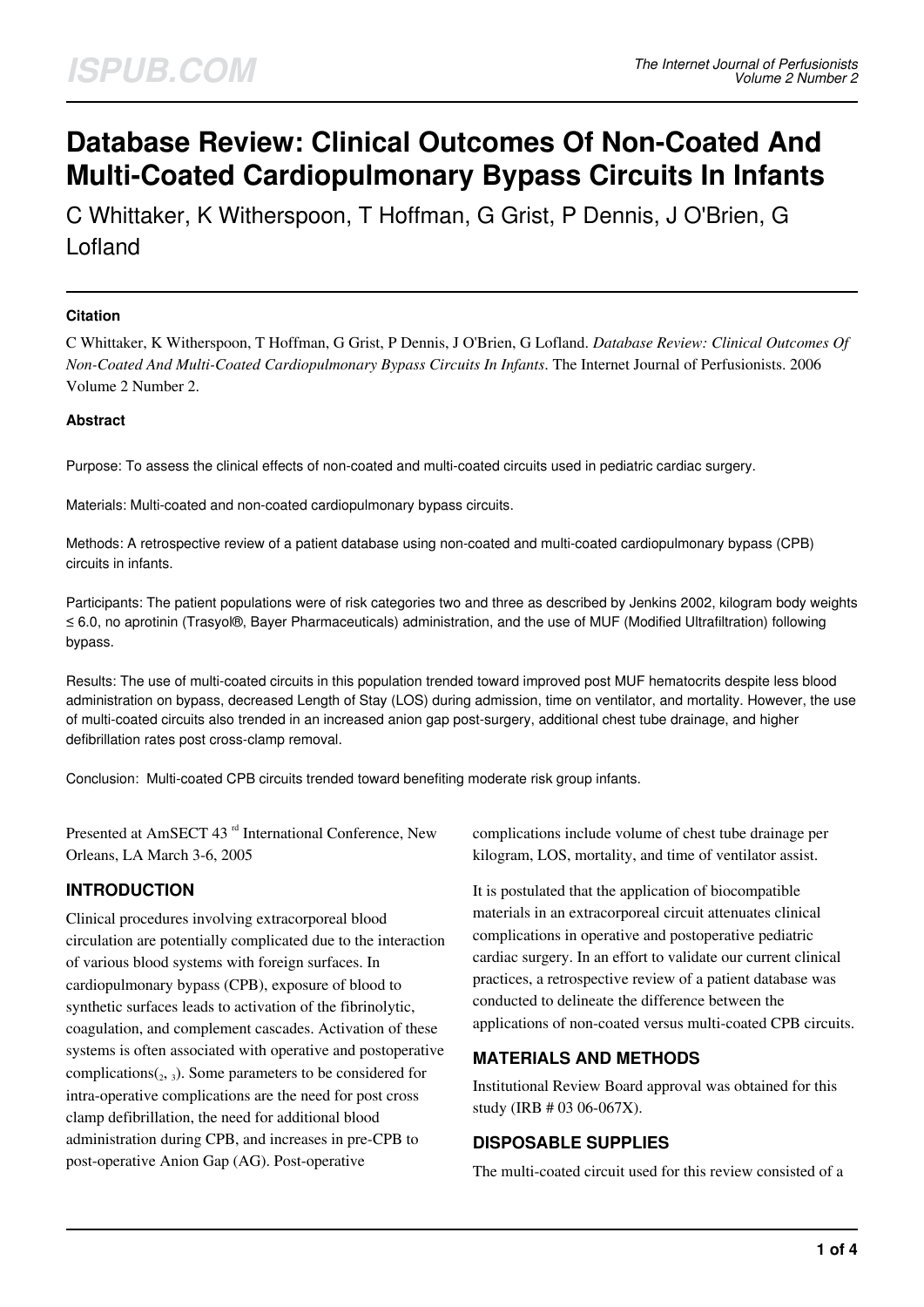Lilliput 1 oxygenator with Ph.ISIO® coating (Dideco, Modena, Italy) with integrated reservoir, a 3/16 inch arterial line and a ¼ inch venous line with Trillium® coating (Medtronic Cardiovascular, Minneapolis, MN), 1/4 inch raceway and custom 4:1 blood cardioplegia set CSC14 with SMARxT® coating (Cobe, Arvada, CO), a PAN-03 hemoconcentrator (ASAHI, Arvada, Co) and a CX\*BT05 pediatric bubble trap (Terumo, Ann Arbor, MI). The static blood volume of this circuit without the cardioplegia set and hemoconcentrator is 380 ml. The non-coated group used the same non-coated components containing medical grade Poly Vinyl Chloride (PVC) (Cobe, Arvada, CO) tubing.

#### **Figure 1**

Table 1: Description/Mechanism of action for coated circuit components

|           | Trillium® Medtronic 1                                                                                                                                                                                                               | Dideco Ph.ISIO##                                                                                                                            | Cobe SMARyTE=                                                                                                                                                              |  |  |
|-----------|-------------------------------------------------------------------------------------------------------------------------------------------------------------------------------------------------------------------------------------|---------------------------------------------------------------------------------------------------------------------------------------------|----------------------------------------------------------------------------------------------------------------------------------------------------------------------------|--|--|
| Material  | Polyethylene oxide and Heparin                                                                                                                                                                                                      | Phosphorylchorine (PC) Inert<br>Surface                                                                                                     | Surface Modifying Additive<br>(SMA)                                                                                                                                        |  |  |
| Mechanism | PEO polymer is extremely<br>hydrophilic which resists cell<br>adhesion and protein deposition.<br>Hepann is covalently bonded into<br>the surface to provide<br>anticoagulant as does heparan<br>suffate in the native endothelium. | PC is hydrophilic which.<br>maintains a water barrier thus.<br>preventing blood contact with a<br>foreign surface as in the<br>vasculature. | A modified surface that alternates<br>hydrophilic and hydrophobic<br>microdomains which binds to<br>sites on fibrinogen, resulting in a<br>mosaic like protein expression. |  |  |

Each circuit was primed with Plasmalyte 148® (Baxter Healthcare, Deerfield, IL), followed by 100 mls of 25% human albumin. One unit of packed red blood cells and one unit of fresh frozen plasma were then added and the prime was subsequently hemoconcentrated to a venous reservoir level of 150 ml. The following drugs were then added; 2000 units of heparin, 30 mg/kg of Methylprednisolone, 30 mg/kg of Cefazolin, and 12 mEq of sodium bicarbonate.

Anticoagulation prior to cardiopulmonary bypass consisted of 300 units/kg. The activated clotting time target value using the P215 tube and Hemochron test unit (ITC, Edison NJ) was over 480 seconds.

Flow rates on bypass were estimated using 2.5 liters/min cardiac index and mixed venous saturations were maintained above 65%. Blood gas management consisted of pH stat and hyperoxia during cooling and rewarming phases except with cyanotic patients who were initially exposed to 21% oxygen which was increased to 100% during the cooling phase. Hyperoxia was also used during normothermia unless patients were cyanotic when lower oxygen concentration was used as tolerated. Blood gases, electrolytes, and hematocrit determinations were performed on the Bayer

Rapidpoint 400 (Bayer Diagnostics, Norwood, MA).

Routine hemoconcentration was carried out in all cases during bypass for volume control. This was followed by arterio-venous modified ultrafiltration after cardiopulmonary bypass was concluded.

# **PARTICIPANTS**

The patient population chosen for review was from our database of over 1300 patients between May, 2000 and February, 2005. The review included only those patients meeting the following criteria: 1) operated on by either of two surgeons, 2) risk category two or three as described by Jenkins, 2) weighing 6 kilograms or less, 3) receiving no aprotinin (Trasyol®, Bayer Pharmaceuticals) administration, and 4) undergoing arteriovenous modified ultrafiltration (MUF) following bypass; resulting in a total of 116 patients for review $_{1}$ ). These parameters were chosen to best reflect the impact on a variety of patient outcomes when using multi-coated circuits versus non-coated equivalents.

#### **Figure 2**

Table 2: Description of patient population studied

|                      | Non-Coated (n=87) |      |        | Multi-Coated (n=29) |      |        | Significance |
|----------------------|-------------------|------|--------|---------------------|------|--------|--------------|
|                      | Average           | SD   | Median | Average             | SD   | Median | $p =$        |
| <b>Risk Category</b> | 2.5               | 0.5  |        | 2.5                 | 0.5  | ÷      | <b>NS</b>    |
| Weight (kg)          | 4.6               | 0.9  | 4.8    | 5                   | 0.7  | 5      | <b>NS</b>    |
| Pump Time (min)      | 84.9              | 32   | 80     | 80                  | 26.4 | 74     | NS           |
| Clamp Time (min)     | 41.9              | 19.5 | 41     | 47                  | 23.7 | 37     | <b>NS</b>    |

# **RESULTS**

Statistical analysis was carried out using an unpaired t-test by GraphPad InStat version 3.01 for Windows XP (GraphPad Software, San Diego, CA). None of the patients were excluded from this review.

The use of multi-coated circuits in this population trended toward improved post MUF hematocrits without the need for additional blood administration on bypass, decreased LOS, decreased time on ventilator, and decreased mortality. However, the use of multi-coated circuits also resulted in a slightly increased anion gap post-surgery, slightly increased chest tube drainage, and slightly increased defibrillation rates post cross-clamp removal. None of the differences were statistically significant although clinical significance seemed apparent particularly in the LOS and the time on the ventilator.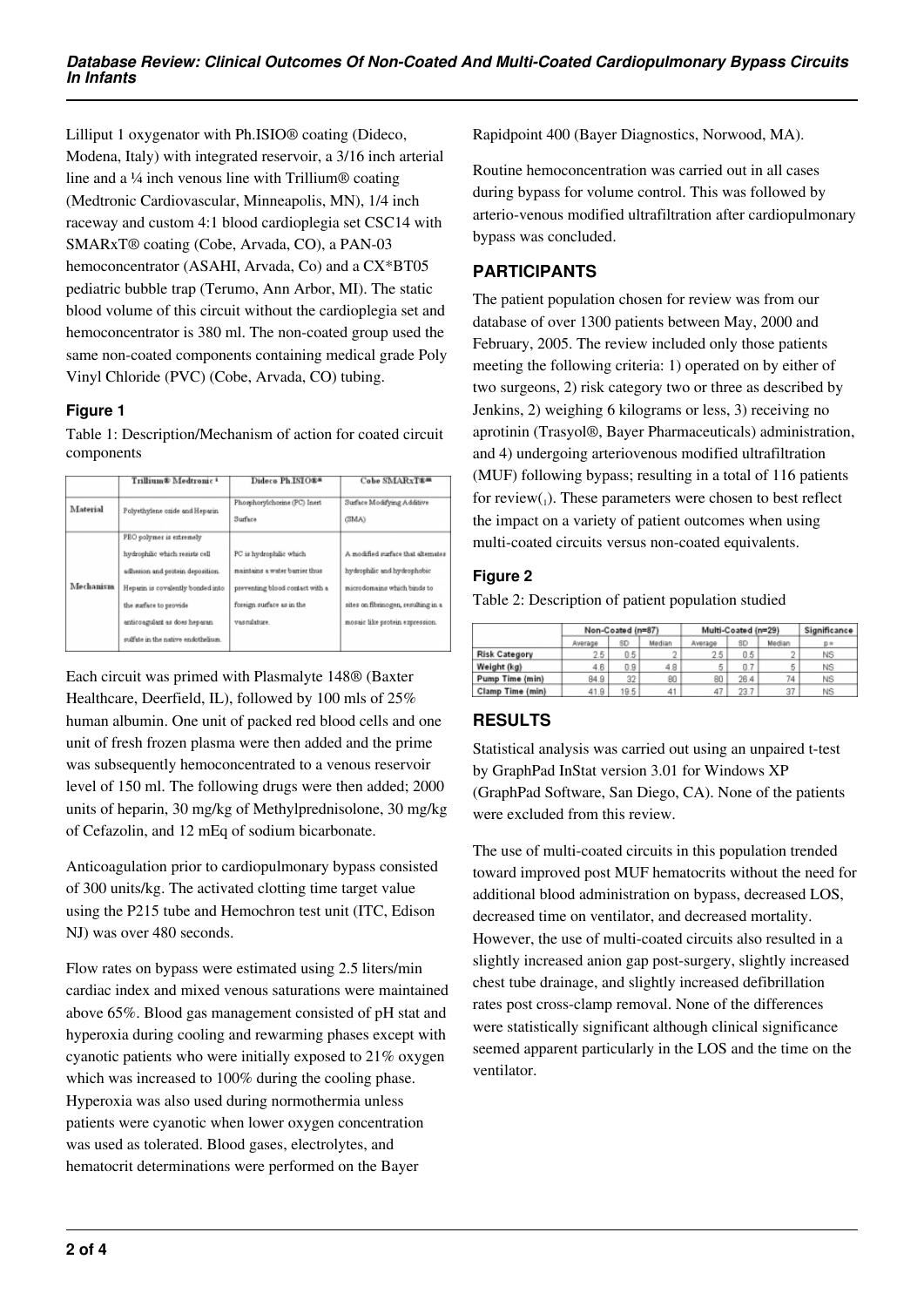## **Figure 3**

Table 3: Results of non-coated versus multi-coated circuits

|                                  | Non-Coated (n=87) |           |        | Multi-Coated (n=29) |      |        | Significance   |
|----------------------------------|-------------------|-----------|--------|---------------------|------|--------|----------------|
|                                  | Average           | <b>SD</b> | Madian | Average             | SD   | Median | p=             |
| Defibrillation post clamp (%)    | 20                |           |        |                     |      |        | N <sub>S</sub> |
| Blood Added on CPB (%)           | 41                |           |        | 34                  |      |        | NS             |
| HCT increase following MUF (%)   | 6.6               |           |        | 8.1                 |      | 8      | <b>NS</b>      |
| Anion Gap increase (mEq)         | 4                 | 3.2       | 4      |                     | 3.3  | 5      | N <sub>S</sub> |
| Length of Stay [LOS] (days)      | 12.8              | 21.8      | Ĥ      | 9.4                 | 7.7  |        | <b>NS</b>      |
| Mortality (%)                    | 3.5               |           |        |                     |      |        | <b>NS</b>      |
| Time on Ventilator (hrs)         | 87.8              | 246.4     | 33     | 64                  | 90.9 | 34     | N <sub>S</sub> |
| Chest Tube Drainage (ccikg/24hr) | 27.4              |           | 23     | 30.4                |      | 23     | <b>NS</b>      |

#### **Figure 4**

Figure 1: Chart of results for non-coated versus multi-coated circuits



#### **Results of Non-Coated vs. Multi-Coated Circuits**

# **DISCUSSION AND CONCLUSION**

The purpose of this review was to determine if the application of multiple biocompatible materials in an extracorporeal circuit results in similar or better outcomes in pediatric cardiac surgery. Currently, there are no published findings on the clinical outcomes associated with multicoated circuits. However, there is conflicting information on the use of Trillium and Surface Modifying Additives (SMA) coatings during CPB. Dickinson reports that the use of Trillium-coated circuits versus non-coated Trillium circuits resulted in decreased use of blood products, decreased postoperative fibrillation, and fewer reoperations for bleeding $(_{4})$ . Ereth states that Trillium coating did not show any clinical benefit in terms of blood loss or transfusion requirements $(s)$ . Defraigne demonstrated SMA coating to be associated with a decrease blood loss and with patients requiring nearly 50%

less Fresh Frozen Plasma and platelets $(_{6})$ . Sudkamp on the other hand, saw no difference in decreased blood loss or transfusion requirements $(7)$ . The use of phosphorylcholine as reported by De showed that its use in CPB resulted in 30% reduction in blood loss than in non-coated equivalents $(s)$ . These differences in results demonstrate wide fluctuations in the response to the use of coated circuits for CPB. However, there are no published results demonstrating the positive and/or negative effects of multi-coated circuits during CPB. In conclusion, as shown in Figure 1, our outcomes with multi-coated CPB circuits trended towards benefiting moderate risk group infants over the use of non-coated PVC.

#### **References**

1. Jenkins KJ, Gauvreau K. Center-specific differences in mortality: preliminary analyses using the Risk Adjustment in Congenital Heart Surgery (RACHS-1) method. J Thorac Cardiovasc Surg 2002; 124(1):97-104.

2. Edmunds LH, Jr. Inflammatory response to cardiopulmonary bypass. Ann Thorac Surg 1998; 66(5 Suppl):S12-6; discussion S25-8.

3. Kirklin JK. Prospects for understanding and eliminating the deleterious effects of cardiopulmonary bypass. Ann Thorac Surg 1991; 51(4):529-31.

4. Dickinson T, Mahoney CB, Simmons M, et al. Trilliumcoated oxygenators in adult open-heart surgery: a prospective randomized trial. J Extra Corpor Technol 2002; 34(4):248-53.

5. Ereth MH, Nuttall GA, Clarke SH, et al. Biocompatibility of Trillium Biopassive Surface-coated oxygenator versus uncoated oxygenator during cardiopulmonary bypass. J Cardiothorac Vasc Anesth 2001; 15(5):545-50; discussion 539-41.

6. Defraigne JO, Pincemail J, Dekoster G, et al. SMA circuits reduce platelet consumption and platelet factor release during cardiac surgery. Ann Thorac Surg 2000; 70(6):2075-81.

7. Sudkamp M, Mehlhorn U, Reza Raji M, et al. Cardiopulmonary bypass copolymer surface modification reduces neither blood loss nor transfusions in coronary artery surgery. Thorac Cardiovasc Surg 2002; 50(1):5-10. 8. De SF, Van BY, Caes F, et al. Phosphorylcholine coating offers natural platelet preservation during cardiopulmonary bypass. Perfusion 2002; 17(1):39-44.

9. Medtronic Cardiovascular. "Trillium® Biosurface." http://www.medtronic.com/cardsurgery/arrested\_heart/biopa ssive.html. Accessed 10 Jan 2005.

10. Dideco. "Ph.ISIO® Coating."

http://www.dideco.com/products\_1.asp?area=prod&tipo=car dio&id=16. Accessed 10 Jan 2005.

11. Cobe Cardiovascular. "SMARxT® Biocompatible Technology." http://www.cobecv.com/products.htm. Accessed 10 Jan 2005.